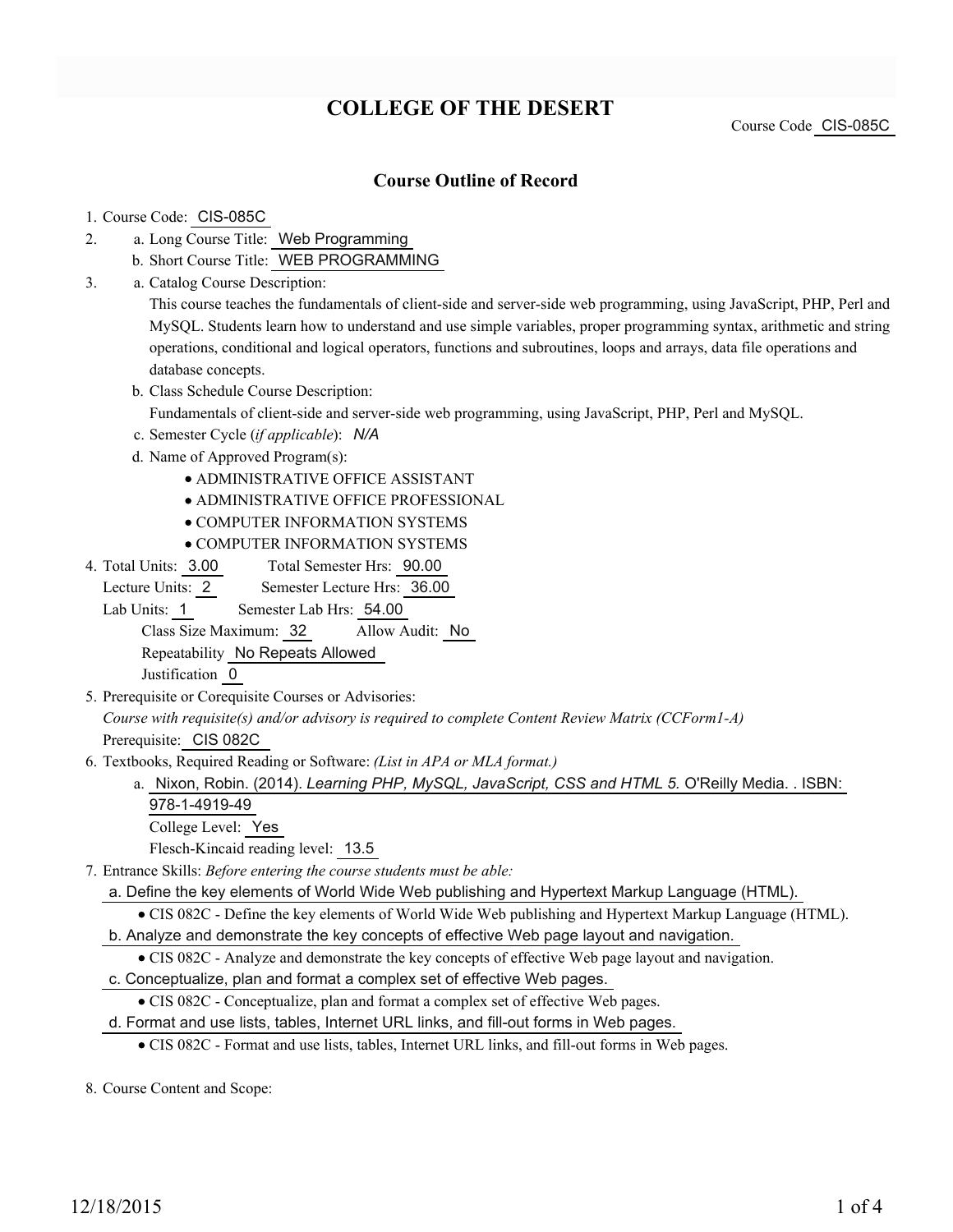### CIS 085C-Web Programming

### Lecture:

- 1. Overview and comparison of web programming languages.
	- 1. Client-side programming using JavaScript
	- 2. Server-side programming using PHP and Perl
	- 3. Database fundamentals using MySQL
- 2. Variable type, scope and usage.
	- 1. Defining and using simple variables of various data types and scope
	- 2. Understanding and using proper programming syntax to create working scripts
- 3. Arithmetic, Boolean and string operators.
	- 1. Use of standard arithmetical operators (+, -, \*, /, modulus)
	- 2. Operator precedence
	- 3. Use of string operators to parse and concatenate strings
- 4. Logical and conditional operators.
	- $1. ==, >, <, >=,$
	- 2. AND, OR and NOT
	- 3. IF … ELSE
- 5. Loops and arrays.
	- 1. Using FOR and DO loops to process array data
	- 2. Iteration and recursion
- 6. Functions and subroutines.
	- 1. Defining and calling functions
	- 2. Passing parameters to functions
	- 3. Returning values from functions
	- 4. Built-in functions and user-defined functions
- 7. Data file and database operations.
	- 1. Creating, manipulating and deleting server-side data files
	- 2. Using MySQL to create Databases and Tables
	- 3. Adding, updating and removing entries from a MySQL table.

Lab: *(if the "Lab Hours" is greater than zero this is required)*

1. Hands on practice on all of the concepts listed above.

2. Logic and debugging

### 9. Course Student Learning Outcomes:

1.

Demonstrate the ability to write client-side and server-side scripts using standard programming concepts and syntax, using the JavaScript, PHP, Perl and MySQL languages.

- 10. Course Objectives: Upon completion of this course, students will be able to:
	- a. Understand and explain the differences between client-side and server-side web scripts.
	- b. Demonstrate the ability to debug and troubleshoot JavaScript, PHP, Perl and MySQL programs.
	- c. Use a basic subset of Unix commands to upload and execute server-side scripts.

### 11. Methods of Instruction: *(Integration: Elements should validate parallel course outline elements)*

- a. Demonstration, Repetition/Practice
- b. Discussion
- c. Distance Education
- d. Laboratory
- e. Lecture
- f. Observation
- g. Technology-based instruction

Other Methods:

#### Reading assignments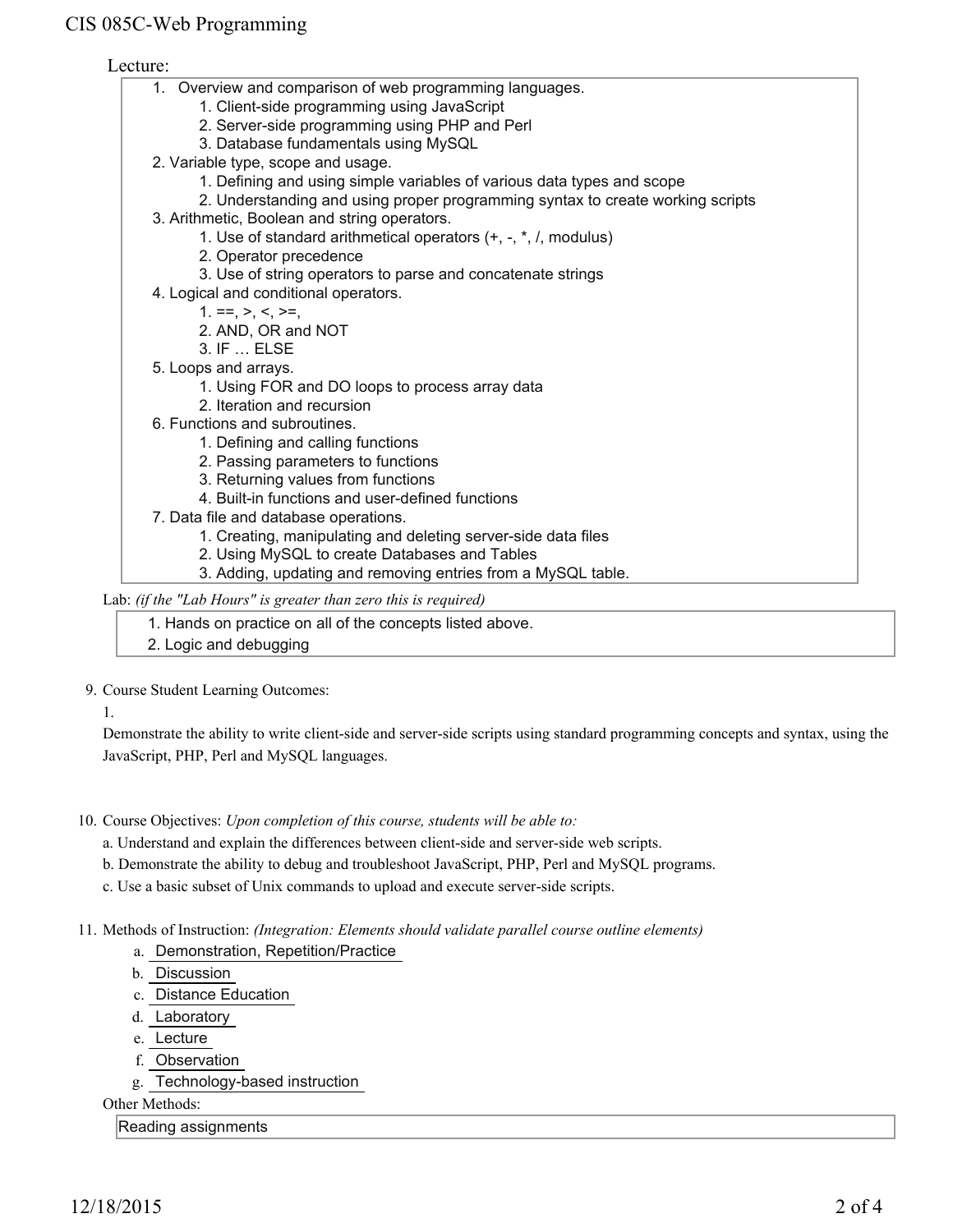## CIS 085C-Web Programming

12. Assignments: (List samples of specific activities/assignments students are expected to complete both in and outside of class.) In Class Hours: 90.00

Outside Class Hours: 99.00

- a. In-class Assignments
	- 1. Create web pages that utilize image rollovers and other dynamic elements.
	- 2. Create and implement HTML form validation scripts using JavaScript.
	- 3. Use PHP and Perl to generate dynamic HTML web pages.
	- 4. Create and maintain a student database using MySQL,
- b. Out-of-class Assignments
	- 1. Create web pages that utilize image rollovers and other dynamic elements.
	- 2. Create and implement HTML form validation scripts using JavaScript.
	- 3. Use PHP and Perl to generate dynamic HTML web pages.
	- 4. Create and maintain a student database using MySQL,

13. Methods of Evaluating Student Progress: The student will demonstrate proficiency by:

- Computational/problem solving evaluations
- True/false/multiple choice examinations
- Mid-term and final evaluations
- 14. Methods of Evaluating: Additional Assesment Information:

Non-computational problem solving Skill demonstration through completion of computer exercises

- 15. Need/Purpose/Rationale -- All courses must meet one or more CCC missions.
	- PO Career and Technical Education

Fulfill the requirements for an entry- level position in their field.

Apply critical thinking skills to execute daily duties in their area of employment.

Apply critical thinking skills to research, evaluate, analyze, and synthesize information.

IO - Critical Thinking and Communication Apply principles of logic to problem solve and reason with a fair and open mind.

### 16. Comparable Transfer Course

| <b>University System</b> | Campus              | <b>Course Number</b> | <b>Course Title</b> | Catalog Year |
|--------------------------|---------------------|----------------------|---------------------|--------------|
| <b>CSU</b>               | CSU Channel Island  | IT 280               |                     |              |
| <b>CSU</b>               | CSU Dominguez Hills | CSC 255              |                     |              |
| <b>CSU</b>               | CSU Fresno          | CSCI 130             |                     |              |

17. Special Materials and/or Equipment Required of Students:

Required Material? 18. Materials Fees:

### **Material or Item Cost Per Unit Total Cost Per Unit Total Cost**

19. Provide Reasons for the Substantial Modifications or New Course:

Two year periodic review

- a. Cross-Listed Course *(Enter Course Code)*: *N/A* 20.
	- b. Replacement Course *(Enter original Course Code)*: *N/A*
- 21. Grading Method *(choose one)*: Letter Grade Only